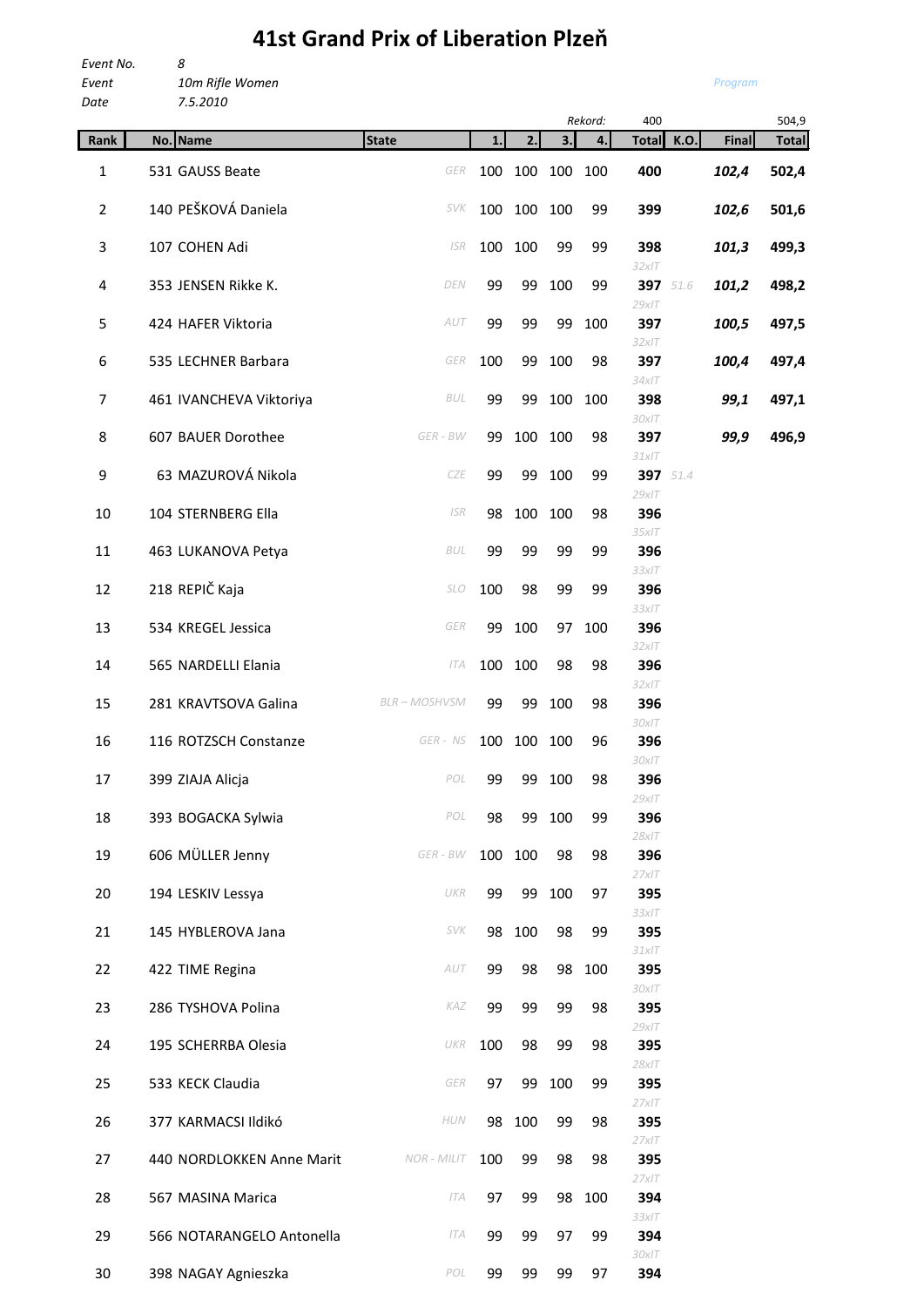|    |                          |                    |    |     |     |     | 30xIT                    |
|----|--------------------------|--------------------|----|-----|-----|-----|--------------------------|
| 31 | 563 CAPUTO Elsa          | <b>ITA</b>         | 98 | 97  | 99  | 100 | 394<br>$29x$ IT          |
| 32 | 501 PROTASOVA Valentina  | RUS                | 98 | 98  | 99  | 99  | 394<br>$29x$ IT          |
| 33 | 426 OBERMOSER Stefanie   | AUT                | 98 | 99  | 99  | 98  | 394<br>$28x$ IT          |
| 34 | 66 VOGNAROVÁ Gabriela    | <b>CZE</b>         | 97 | 99  | 98  | 100 | 394                      |
| 35 | 520 FILIPENKO Valeria    | RUS                | 97 | 99  | 99  | 99  | $27x$ IT<br>394          |
| 36 | 500 DESYATSKAYA Olga     | RUS                | 97 | 100 | 98  | 99  | $27x$ IT<br>394          |
| 37 | 316 FELIX Manuela        | <b>GER-TH</b>      | 98 | 100 | 97  | 99  | 27x/T<br>394             |
| 38 | 376 VERES Kata           | <b>HUN</b>         | 99 | 99  | 97  | 99  | 27x/T<br>394             |
| 39 | 423 HEIGL Anna           | AUT                | 99 | 99  | 99  | 97  | $27x$ IT<br>394          |
| 40 | 23 SÝKOROVÁ Adéla        | <b>CZE</b>         | 99 | 99  | 97  | 98  | 25x/T<br>393             |
| 41 | 108 KAN Yael             | <b>ISR</b>         | 97 | 98  | 99  | 99  | 31x/T<br>393             |
| 42 | 568 SENA Sabrina         | <b>ITA</b>         | 97 | 98  | 98  | 100 | 30xIT<br>393<br>$28x$ IT |
| 43 | 425 HUBER Hedwig         | AUT                | 96 | 100 | 99  | 98  | 393<br>$28x$ IT          |
| 44 | 375 JOÓ Éva              | <b>HUN</b>         | 98 | 98  | 98  | 99  | 393                      |
| 45 | 21 BARTOŠOVÁ Klára       | <b>CZE</b>         | 99 | 97  | 99  | 97  | 27x/T<br>392<br>31x/T    |
| 46 | 267 EUGSTER Ramona       | SUI                | 98 | 97  | 98  | 99  | 392<br>30x/T             |
| 47 | 397 NOWAKOWSKA Joanna    | POL                | 97 | 99  | 98  | 98  | 392<br>30xIT             |
| 48 | 499 SHIPUNOVA Elena      | RUS                | 95 | 99  | 99  | 99  | 392<br>29x/T             |
| 49 | 189 OMELIANENKO Nataliya | UKR                | 97 | 99  | 98  | 98  | 392<br>29x/T             |
| 50 | 85 TROJÁKOVÁ Lenka       | CZE                | 97 | 97  | 98  | 100 | 392<br>28x/T             |
| 51 | 456 SIDHU Avneet         | <b>IND</b>         | 99 | 97  | 99  | 97  | 392<br>27x/T             |
| 52 | 317 HILLE Nadja          | GER-TH             | 98 | 98  | 100 | 96  | 392<br>27x/T             |
| 53 | 26 ŠOSTKOVÁ Zuzana       | CZE                | 99 | 97  | 98  | 98  | 392<br>26x/T             |
| 54 | 474 MISKOLCZI Júlia      | HUN                | 99 | 99  | 96  | 98  | 392<br>26x/T             |
| 55 | 266 BEYELER Irene        | SUI                | 98 | 97  | 98  | 99  | 392<br>24x/T             |
| 56 | 386 GÁBLI Orsolya        | HUN-KSI            | 97 | 100 | 96  | 99  | 392<br>23x/T             |
| 57 | 96 LEE Sharon            | <b>GBR ENGLAND</b> | 97 | 99  | 98  | 98  | 392<br>23x/T             |
| 58 | 462 ZVISKOVA Tanya       | BUL                | 96 | 99  | 98  | 98  | 391<br>28x/T             |
| 59 | 97 SMITH Michelle        | <b>GBR ENGLAND</b> | 95 | 100 | 100 | 96  | 391<br>$28x$ IT          |
| 60 | 115 LV Jing              | GER - NS           | 98 | 99  | 98  | 96  | 391<br>$28x$ IT          |
| 61 | 378 ZAKOR Andrea         | <b>HUN-BHSE</b>    | 97 | 100 | 98  | 96  | 391<br>27x/T             |
| 62 | 394 KOWALCZYK Karolina   | POL                | 98 | 97  | 98  | 98  | 391<br>26x/T             |
| 63 | 608 SCHNEIDER Julia      | $GER$ - $BW$       | 97 | 98  | 99  | 97  | 391                      |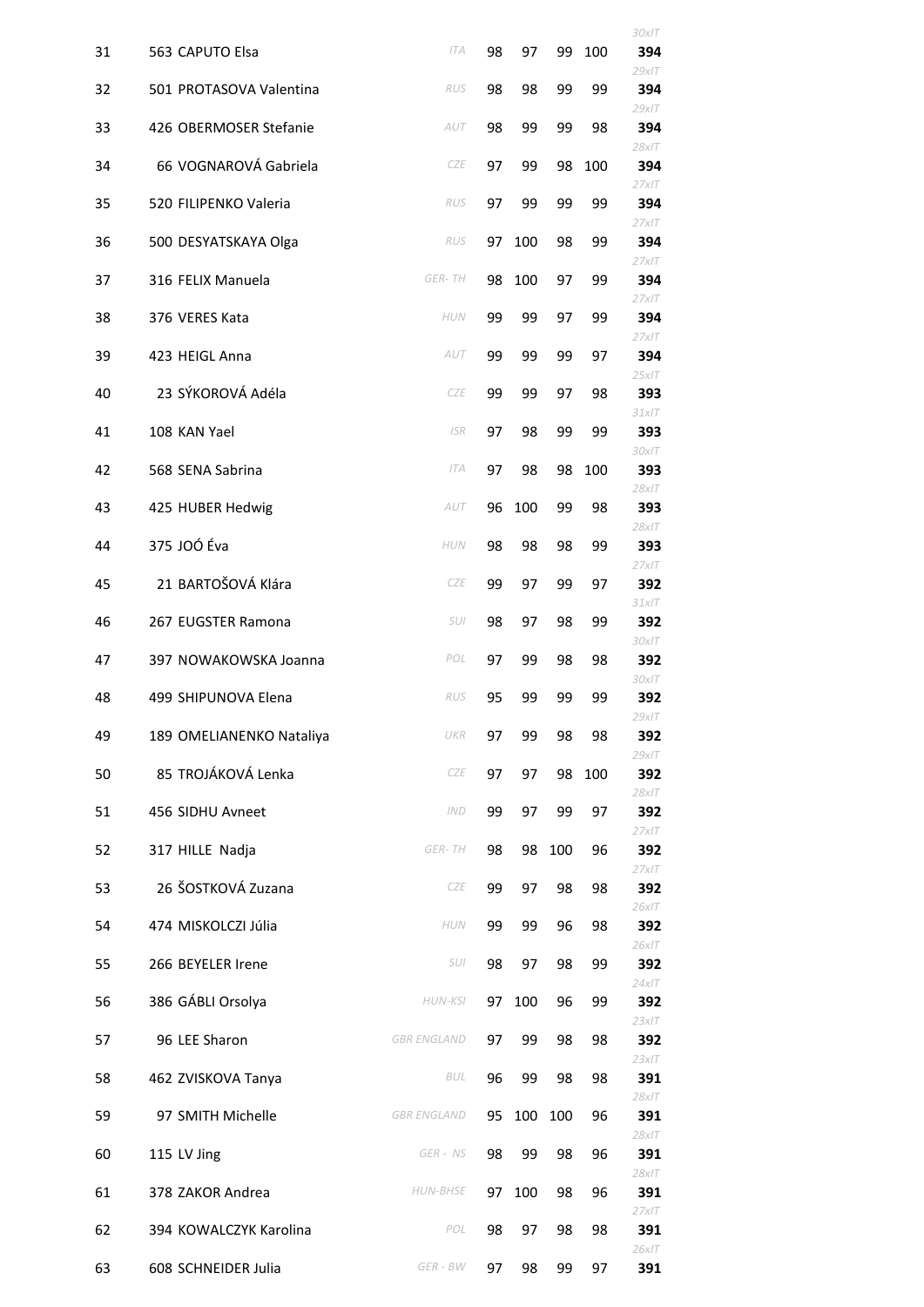|    |                           |                    |    |     |     |     | 26x/T           |
|----|---------------------------|--------------------|----|-----|-----|-----|-----------------|
| 64 | 269 PFIFFNER Sibylle      | SUI                | 99 | 98  | 97  | 97  | 391<br>$26x$ IT |
| 65 | 268 MARGUET Annik         | SUI                | 97 | 99  | 97  | 98  | 391<br>$24x$ IT |
| 66 | 223 KAISER Julia          | LIE                | 96 | 100 | 98  | 97  | 391<br>$24x$ IT |
| 67 | 258 STAHL Judith          | <b>GER-WUR</b>     | 98 | 95  | 99  | 99  | 391             |
| 68 | 396 MAUER-RÓŻAŃSKA Renata | POL                | 98 | 98  | 96  | 99  | 23x/T<br>391    |
| 69 | 292 SCHINDLER Eva - Maria | GER - BAY          | 98 | 97  | 97  | 98  | 22x/T<br>390    |
| 70 | 67 VRÁNKOVÁ Monika        | <b>CZE</b>         | 97 | 97  | 97  | 99  | $26x$ IT<br>390 |
| 71 | 636 ZIEGLER Julia         | GER                | 99 | 96  | 97  | 98  | 24x/T<br>390    |
| 72 | 473 SZIJJ Katinka         | HUN                | 97 | 100 | 95  | 98  | $24x$ IT<br>390 |
| 73 | 395 KRAUZ Kamila          | POL                | 98 | 96  | 99  | 97  | $24x$ IT<br>390 |
| 74 | 61 BRABCOVÁ Aneta         | <b>CZE</b>         | 99 | 96  | 97  | 98  | $24x$ IT<br>390 |
| 75 | 291 BÄR Sabrina           | GER - BAY          | 96 | 98  | 99  | 97  | 23x/T<br>390    |
| 76 | 196 TARASENKO Tetiana     | UKR                | 97 | 99  | 97  | 97  | 22x/T<br>390    |
| 77 | 148 PETREKOVÁ Michaela    | <b>SVK</b>         | 98 | 95  | 97  | 99  | $21x$ IT<br>389 |
| 78 | 105 TAL Chen              | <b>ISR</b>         | 97 | 99  | 99  | 94  | 25x/T<br>389    |
| 79 | 521 ZHUKOVA Anna          | RUS                | 96 | 98  | 98  | 97  | 25x/T<br>389    |
| 80 | 28 NEDVĚDOVÁ Marta        | <b>CZE</b>         | 98 | 98  | 94  | 99  | 23x/T<br>389    |
| 81 | 24 VALOVÁ Lucie           | CZE                | 94 | 97  | 100 | 98  | 22x/T<br>389    |
| 82 | 270 WINKLER Andrea        | SUI                | 98 | 99  | 96  | 96  | 20x/T<br>389    |
| 83 | 361 VITEZ Sandra          | <b>CRO</b>         | 93 | 96  | 99  | 100 | 20x/T<br>388    |
| 84 | 143 HATINOVÁ Lenka        | <b>SVK</b>         | 98 | 99  | 98  | 93  | $29x$ IT<br>388 |
| 85 | 109 SIBAEVA Inna          | <b>ISR</b>         | 96 | 97  | 99  | 96  | $26x$ IT<br>388 |
| 86 | 532 GÖSSLER Ramona        | GER                | 99 | 98  | 96  | 95  | $24x$ IT<br>388 |
| 87 | 522 LUZGANOVA Ekaterina   | RUS                | 99 | 98  | 95  | 96  | $24x$ IT<br>388 |
| 88 | 554 CORISH Sian           | <b>GBR-WELSH</b>   | 97 | 96  | 97  | 98  | 21x/T<br>388    |
| 89 | 523 KUDELKO Anastasia     | RUS                | 96 | 95  | 99  | 97  | 20x/T<br>387    |
| 90 | 564 ALVITI Barbara        | <b>ITA</b>         | 97 | 95  | 99  | 96  | $25x$ IT<br>387 |
| 91 | 282 KASTSIUKOVICH Hanna   | <b>BLR-MOSHVSM</b> | 95 | 100 | 96  | 96  | $24x$ IT<br>387 |
| 92 | 22 KRAČMAROVÁ Alžběta     | CZE                | 97 | 98  | 94  | 98  | $24x$ IT<br>387 |
| 93 | 537 STENZENBERGER Nicole  | GER                | 96 | 96  | 97  | 98  | 23x/T<br>387    |
| 94 | 144 VYLETELOVA Miroslava  | SVK                | 98 | 97  | 94  | 98  | 22x/T<br>387    |
| 95 | 553 CORISH Jennifer       | <b>GBR-WELSH</b>   | 95 | 98  | 98  | 96  | 21x/T<br>387    |
| 96 | 637 VORONOVA Anzela       | <b>EST</b>         | 99 | 95  | 98  | 95  | $19x$ IT<br>387 |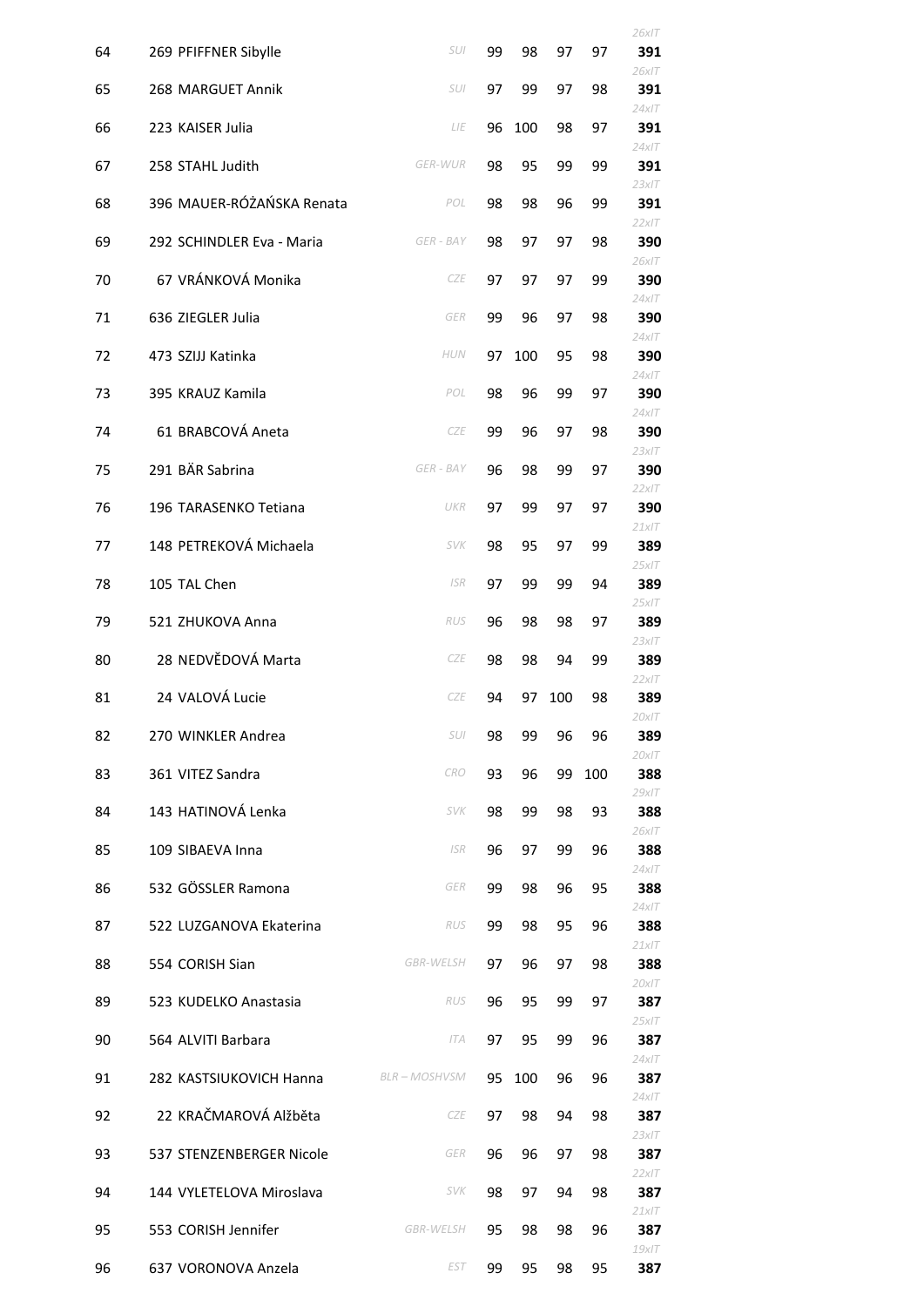|     |                           |                    |     |    |    |    | $19x$ IT        |
|-----|---------------------------|--------------------|-----|----|----|----|-----------------|
| 97  | 64 RŮŽIČKOVÁ Iva          | <b>CZE</b>         | 97  | 97 | 95 | 98 | 387<br>$18x$ IT |
| 98  | 147 DUJAVOVA Katarina     | <b>SVK</b>         | 95  | 95 | 97 | 99 | 386             |
| 99  | 464 STANCHEVA Yanina      | <b>BUL</b>         | 93  | 96 | 98 | 99 | $24x$ IT<br>386 |
| 100 | 549 ZANANE Pournima       | <b>IND</b>         | 95  | 99 | 97 | 95 | 21x/T<br>386    |
| 101 | 342 RODRÍGUEZ Alba        | <b>ESP</b>         | 97  | 93 | 98 | 98 | 21x/T<br>386    |
| 102 | 173 MCINTOSH Jennifer     | <b>GBR-SCOT</b>    | 97  | 95 | 95 | 99 | $20x$ IT<br>386 |
| 103 | 341 LÓPEZ MORATE Laura    | ESP                | 93  | 97 | 99 | 96 | $18x$ IT<br>385 |
| 104 | 95 COX Sherre             | <b>GBR ENGLAND</b> | 92  | 98 | 97 | 98 | $24x$ IT<br>385 |
| 105 | 347 DRINJAKOVIČ Sabrina   | BIH                | 97  | 97 | 96 | 95 | 22x/T<br>385    |
| 106 | 146 GREČNÁROVÁ Katarína   | <b>SVK</b>         | 95  | 99 | 97 | 94 | 22x/T<br>385    |
| 107 | 84 FRANCOVÁ Martina       | <b>CZE</b>         | 94  | 96 | 97 | 98 | 22x/T<br>385    |
| 108 | 62 HÁJKOVÁ Petra          | <b>CZE</b>         | 99  | 96 | 95 | 95 | 20x/T<br>385    |
| 109 | 212 BORYSOVA Yevgeniya    | UKR                | 96  | 97 | 97 | 94 | $19x$ IT<br>384 |
| 110 | 642 POP Lorena            | ROU                | 97  | 96 | 96 | 95 | 23x/T<br>384    |
| 111 | 217 ORAŽEM VRŠIČ Renata   | <b>SLO</b>         | 98  | 97 | 93 | 96 | 21x/T<br>384    |
|     | 25 VONDRÁŠKOVÁ Michaela   |                    |     |    |    |    | $20x$ IT        |
| 112 |                           | <b>CZE</b>         | 97  | 95 | 98 | 94 | 384<br>20x/T    |
| 113 | 591 KLIMOVA Svetlana      | LTU                | 95  | 97 | 96 | 96 | 384<br>16x/T    |
| 114 | 439 LANDRO LIND Christine | <b>NOR - MILIT</b> | 96  | 92 | 96 | 98 | 382<br>$18$ xIT |
| 115 | 327 BULLA Gabi            | GER-BR             | 98  | 94 | 98 | 92 | 382<br>$16x$ IT |
| 116 | 8 SATTER Patricia         | <b>NED</b>         | 100 | 92 | 98 | 92 | 382             |
| 117 | 5 KERMODE Gemma           | <b>GBR MAN</b>     | 96  | 94 | 96 | 95 | 15x/T<br>381    |
| 118 | 172 SHARP Sheena          | GBR - SCOT         | 96  | 94 | 94 | 95 | 379             |
| 119 | 588 AJUTYTE Vida          | LTU                | 98  | 91 | 95 | 94 | 378             |
| 120 | 149 MIKULOVÁ Zuzana       | SVK                | 93  | 97 | 94 | 94 | 17x/T<br>378    |
| 121 | 171 COLE HAMILTON Emma    | GBR - SCOT         | 93  | 92 | 96 | 97 | $14x$ IT<br>378 |
| 122 | 647 CHANDELA Apurvi       | <b>IND</b>         | 96  | 93 | 96 | 93 | $13x$ IT<br>378 |
| 123 | 197 ZHABITSKA Diana       | UKR                | 91  | 94 | 94 | 89 | $13x$ IT<br>368 |
| 124 | 590 PALIOKAITE Kristina   | LTU                | 91  | 95 | 95 | 86 | 367             |
| 125 | 4 WARD Lara               | <b>GBR MAN</b>     | 92  | 93 | 91 | 89 | 365             |
|     |                           |                    |     |    |    |    |                 |

SCOPI software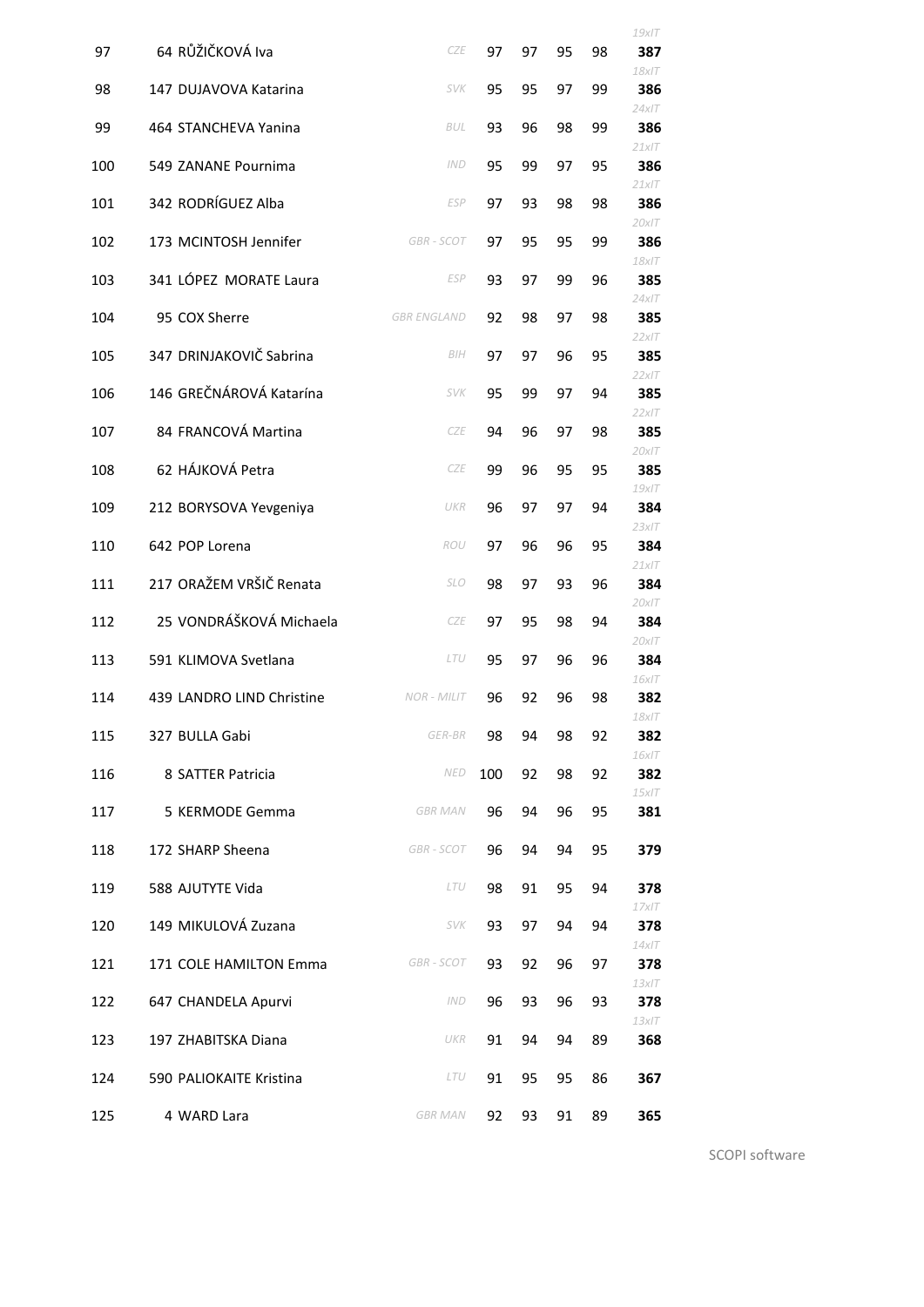## **41st Grand Prix of Liberation Plzeň**

*Event No. 8 - Final Event 10m Rifle Women Date 7.5.2010*

| Rank           | No. Name                | <b>State</b> | <b>Qualification</b> |                 |                           |          |                                        |               |          |                         |                    | 9. | 10.1                              | Final | <b>Total</b> |
|----------------|-------------------------|--------------|----------------------|-----------------|---------------------------|----------|----------------------------------------|---------------|----------|-------------------------|--------------------|----|-----------------------------------|-------|--------------|
| 1              | 531 GAUSS Beate         | GER          |                      |                 | <b>400</b> 10.0 10.3      |          | 9,9 10,1 10,4 10,0 10,5 10,6 10,1 10,5 |               |          |                         |                    |    |                                   | 102.4 | 502,4        |
| $\overline{2}$ | 140 PEŠKOVÁ Daniela     | <b>SVK</b>   | 399                  |                 | 9,9 10,2 10,5             |          |                                        |               |          |                         |                    |    | 9,8 10,1 10,3 10,4 10,6 10,6 10,2 | 102.6 | 501,6        |
| 3              | 107 COHEN Adi           | <b>ISR</b>   |                      |                 | <b>398</b> 10,5 10,0 10,0 |          | 9,7                                    |               | 9,9 10,4 |                         |                    |    | 9,6 10,4 10,7 10,1                | 101.3 | 499,3        |
| 4              | 353 JENSEN Rikke K.     | <b>DEN</b>   | 397                  | 9,8             |                           | 9,4 10,2 |                                        |               |          | 9,8 10,5 10,2 10,2 10,5 |                    |    | 9,8 10,8                          | 101.2 | 498.2        |
| 5.             | 424 HAFER Viktoria      | AUT          | 397                  | 9.7             | 9,6                       |          | 9,7 10,4 10,2 10,7                     |               |          |                         |                    |    | 9,5 10,7 10,0 10,0                | 100.5 | 497.5        |
| 6              | 535 LECHNER Barbara     | GER          |                      | <b>397</b> 10.1 | 9,6                       | 9,8      |                                        | 9,9 10,1      |          | 9,4 10,5 10,8 10,3      |                    |    | 9,9                               | 100.4 | 497.4        |
| $\overline{7}$ | 461 IVANCHEVA Viktoriya | BUL          |                      |                 | <b>398</b> 10.4 10.0      | 9,0      |                                        | 9,8 10,7 10,0 |          |                         | 8,5 10,1 10,5 10,1 |    |                                   | 99,1  | 497,1        |
| 8              | 607 BAUER Dorothee      | GER - BW     | 397                  |                 | 9,3 10,1                  |          | 9,5 10,2 10,7                          |               |          | 9,3 10,0                |                    |    | 9,5 10,6 10,7                     | 99,9  | 496,9        |

SCOPI software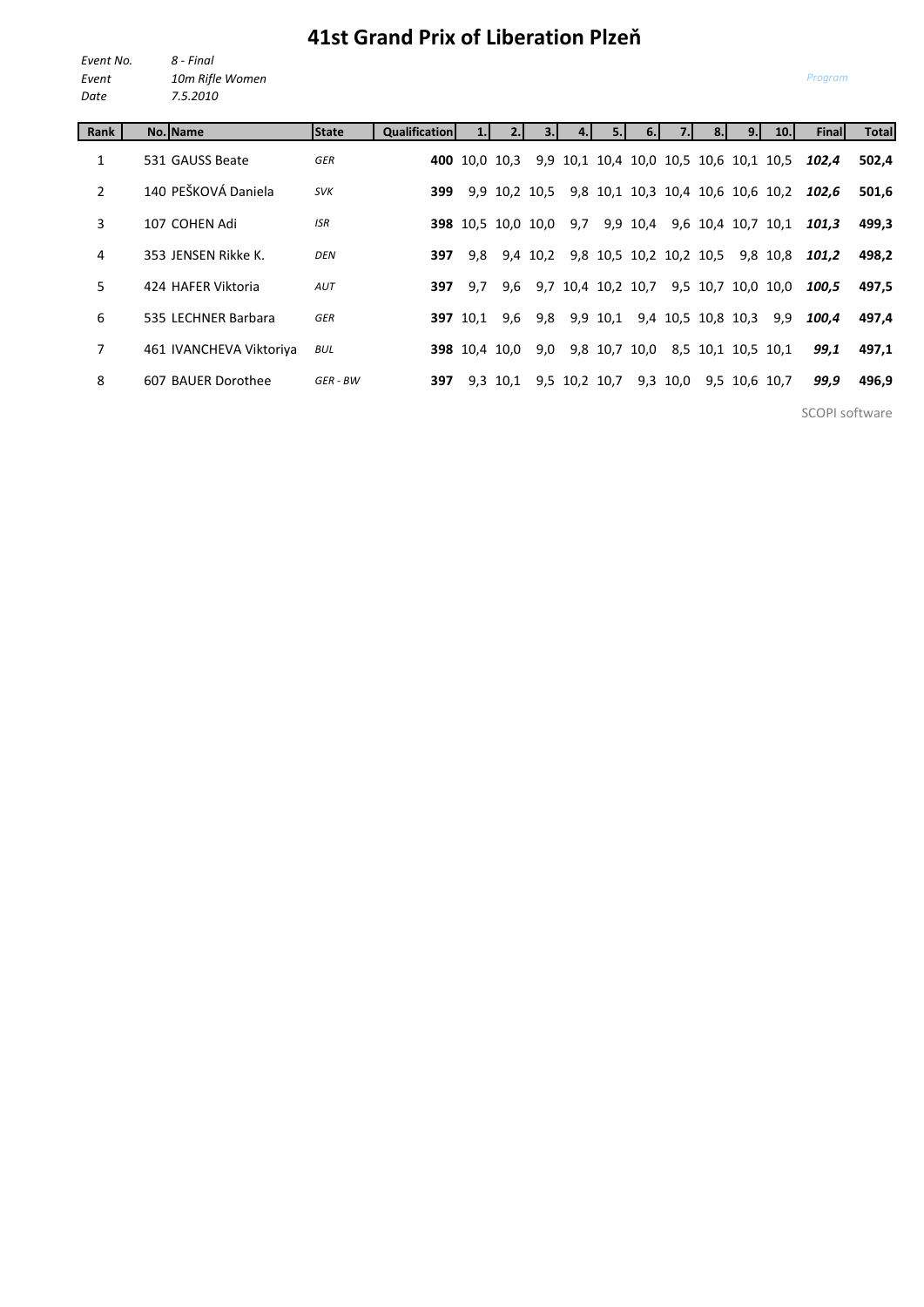## **41st Grand Prix of Liberation Plzeň**

| Event No.    |  |
|--------------|--|
| Event        |  |
| <b>PULLE</b> |  |

*Event 10m Rifle Women Date 7.5.2010*

*Event No. 8 - Team*

*Program*

| Rank | <b>Team</b>     | No. | <b>Name</b>                            | <b>Result</b> | <b>Total</b> | T  |
|------|-----------------|-----|----------------------------------------|---------------|--------------|----|
|      |                 |     |                                        |               |              |    |
| 1    | GER A           |     | 531 GAUSS                              | 400           |              |    |
|      |                 |     | 535 LECHNER                            | 397           |              |    |
|      |                 |     | 534 KREGEL                             | 396           | 1193         |    |
| 2    | ITA A           |     | 565 NARDELLI                           | 396           |              |    |
|      |                 |     | 567 MASINA                             | 394           |              |    |
|      |                 |     | 563 CAPUTO                             | 394           | 1184         | 94 |
|      |                 |     |                                        |               |              |    |
| 3    | CZE A           |     | 63 MAZUROVÁ<br>66 VOGNAROVÁ            | 397           |              |    |
|      |                 |     | 23 SÝKOROVÁ                            | 394<br>393    | 1184         | 87 |
|      |                 |     |                                        |               |              |    |
| 4    | <b>GER-BW</b>   |     | 607 BAUER                              | 397           |              |    |
|      |                 |     | 606 MÜLLER                             | 396           |              |    |
|      |                 |     | <b>608 SCHNEIDER</b>                   | 391           | 1184         | 84 |
| 5    | <b>AUT</b>      |     | 422 TIME                               | 395           |              |    |
|      |                 |     | 426 OBERMOSER                          | 394           |              |    |
|      |                 |     | 423 HEIGL                              | 394           | 1183         |    |
|      |                 |     |                                        |               |              |    |
| 6    | <b>UKR</b>      |     | 194 LESKIV                             | 395           |              |    |
|      |                 |     | 195 SCHERRBA<br><b>189 OMELIANENKO</b> | 395<br>392    | 1182         |    |
|      |                 |     |                                        |               |              |    |
| 7    | <b>POL A</b>    |     | 393 BOGACKA                            | 396           |              |    |
|      |                 |     | 398 NAGAY                              | 394           |              |    |
|      |                 |     | 394 KOWALCZYK                          | 391           | 1181         |    |
| 8    | <b>RUS A</b>    |     | 500 DESYATSKAYA                        | 394           |              |    |
|      |                 |     | 501 PROTASOVA                          | 394           |              |    |
|      |                 |     | 499 SHIPUNOVA                          | 392           | 1180         |    |
|      |                 |     | 140 PEŠKOVÁ                            |               |              |    |
| 9    | SVK A           |     | 145 HYBLEROVA                          | 399<br>395    |              |    |
|      |                 |     | 146 GREČNÁROVÁ                         | 385           | 1179         |    |
|      |                 |     |                                        |               |              |    |
| 10   | <b>ISR</b>      |     | 104 STERNBERG                          | 396           |              |    |
|      |                 |     | <b>108 KAN</b>                         | 393           |              |    |
|      |                 |     | <b>105 TAL</b>                         | 389           | 1178         |    |
| 11   | POI B           |     | 399 ZIAJA                              | 396           |              |    |
|      |                 |     | 396 MAUER-RÓŻAŃSKA                     | 391           |              |    |
|      |                 |     | 395 KRAUZ                              | 390           | 1177         |    |
| 12   | ITA B           |     | 566 NOTARANGELO                        | 394           |              |    |
|      |                 |     | <b>568 SENA</b>                        | 393           |              |    |
|      |                 |     | 564 ALVITI                             | 387           | 1174         | 82 |
|      |                 |     |                                        |               |              |    |
| 13   | SUI             |     | 266 BEYELER                            | 392           |              |    |
|      |                 |     | 269 PFIFFNER                           | 391           |              |    |
|      |                 |     | 268 MARGUET                            | 391           | 1174         | 74 |
|      | 14 <b>CZE C</b> |     | 26 ŠOSTKOVÁ                            | 392           |              |    |
|      |                 |     | 21 BARTOŠOVÁ                           | 392           |              |    |
|      |                 |     | 24 VALOVÁ                              | 389           | 1173         |    |
| 15   | <b>RUSB</b>     |     | 520 FILIPENKO                          | 394           |              |    |
|      |                 |     | 521 ZHUKOVA                            | 389           |              |    |
|      |                 |     | 522 LUZGANOVA                          | 388           | 1171         |    |
|      |                 |     |                                        |               |              |    |
| 16   | <b>GERB</b>     |     | <b>533 KECK</b><br>532 GÖSSLER         | 395<br>388    |              |    |
|      |                 |     |                                        |               |              |    |